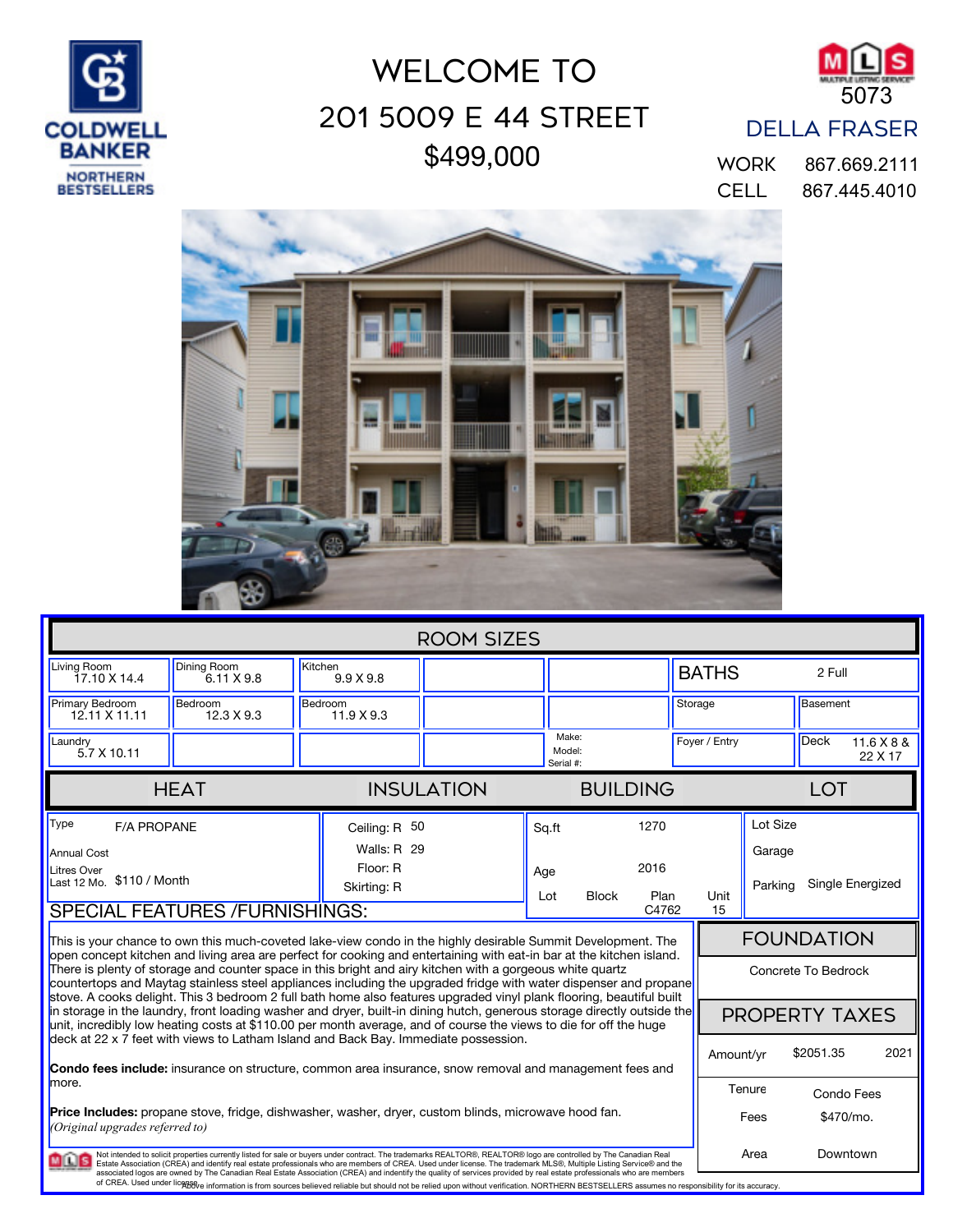

 $\bullet$ 

White regions are excluded from total floor area in iGUIDE floor plans. All room amot floor areas must be considered approximate and are subject to independent verification.

PREPARED: 2022/06/14

 $e^e$ 

KD

۰U



201E-5009 44 St, Yellowknife, NT

Main Floor